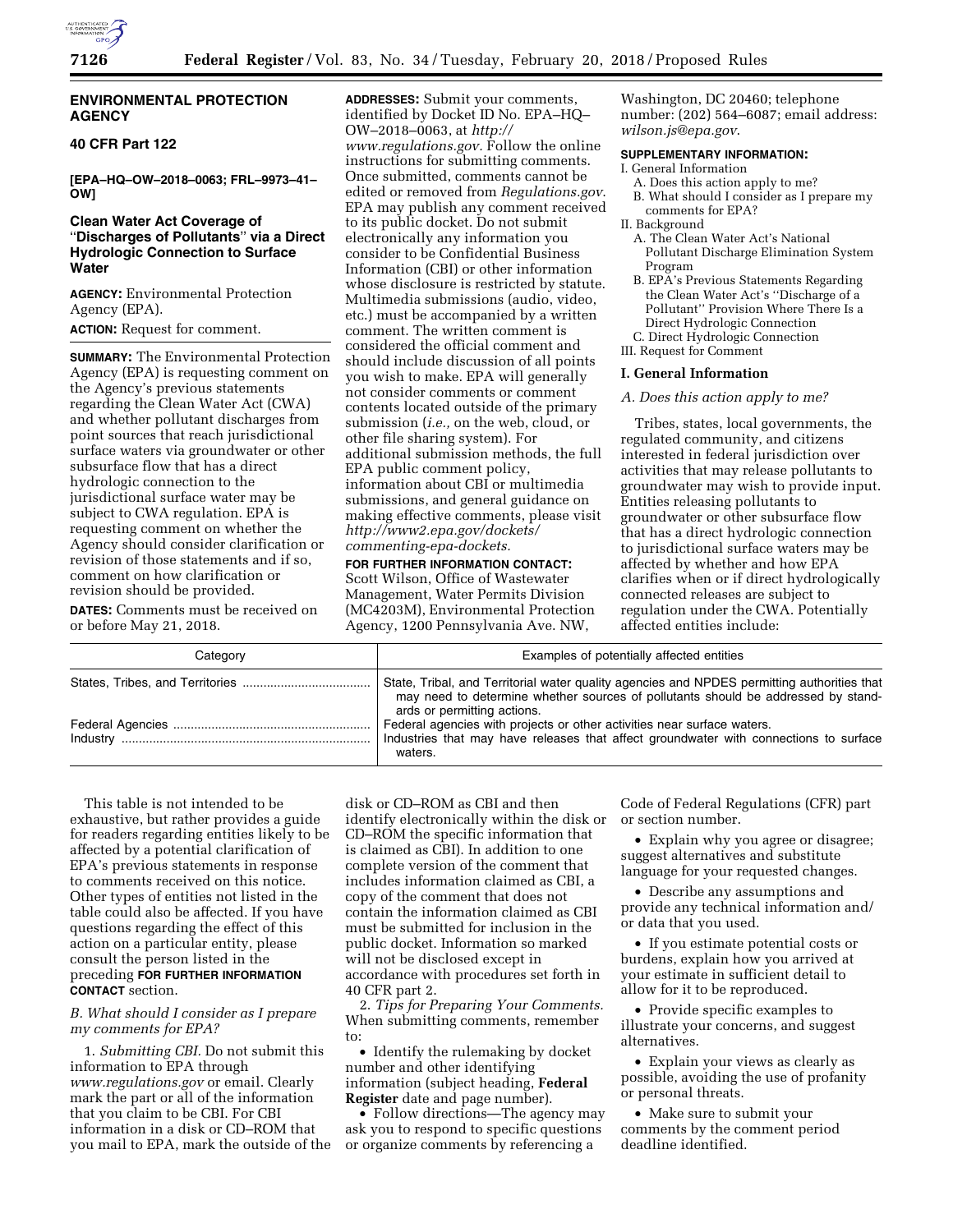### **II. Background**

# *A. The Clean Water Act's National Pollutant Discharge Elimination System Program*

The CWA—initially enacted as the Federal Water Pollution Control Act Amendments of 1972 (Pub. L. 92–500) and subsequent amendments establishes the basic structure in place today for regulating discharges of pollutants to the waters of the United States. In the CWA, Congress established the national objective to ''restore and maintain the chemical, physical, and biological integrity of the Nation's waters.'' CWA Section 1251(a). Congress also expressly intended that states retain their traditional role in preventing, reducing and eliminating pollution: ''It is the policy of the Congress to recognize, preserve, and protect the primary responsibilities and rights of States to prevent, reduce, and eliminate pollution, to plan the development and use (including restoration, preservation, and enhancement) of land and water resources . . . . " CWA Section 1251(b).

The CWA National Pollutant Discharge Elimination System (NPDES) permitting authority, whether implemented by EPA or an authorized State, is limited to regulating the discharge of pollutants from point sources to navigable waters. Congress prohibited any ''discharge of any pollutant'' to ''navigable waters'' unless it is authorized by statute, generally by a permit. CWA Sections 1311, 1342, 1344, 1362. The CWA defines ''discharge of a pollutant'' as ''any addition of any pollutant to navigable waters from any point source.'' CWA Section 1362(12)(A). Pollutant means ''dredged spoil, solid waste, incinerator, sewage, garbage, sewage sludge, munitions, chemical wastes, biological materials, radioactive materials, heat, wrecked or discarded equipment, rock, sand, cellar dirt and industrial, municipal, and agricultural waste discharged into water.'' CWA Section 1362(6). The CWA defines ''navigable waters'' as ''the waters of the United States, including the territorial seas''; and a ''point source'' as ''any discernible, confined and discrete conveyance, including but not limited to any pipe, ditch, channel, tunnel, conduit, well, discrete fissure, container, rolling stock, concentrated animal feeding operation, or vessel or other floating craft, from which pollutants are or may be discharged.'' CWA Sections 1362(7), (14).

The CWA authorizes EPA to issue NPDES permits under Section 402(a), but EPA may authorize a state to

administer its own NPDES program if EPA determines that the program meets the statutory criteria. CWA Sections 1342(a), (b). When a state receives such authorization, EPA retains oversight and enforcement authorities. CWA Sections 1319, 1342(d).

*B. EPA's Previous Statements Regarding the Clean Water Act's* ''*Discharge of a Pollutant*'' *Provision Where There Is a Direct Hydrologic Connection* 

EPA has previously stated that pollutants discharged from point sources that reach jurisdictional surface waters via groundwater or other subsurface flow that has a direct hydrologic connection to the jurisdictional water may be subject to CWA permitting requirements. EPA has not stated that CWA permits are required for pollutant discharges to groundwater in all cases, but rather that pollutants discharged from point sources to jurisdictional surface waters that occur via groundwater or other subsurface flow that has a direct hydrologic connection to the surface water may require such permits. The Agency has made these statements in previous rulemaking, permitting, and guidance documents, although most of these statements were collateral to the central focus of a rulemaking or adjudication. *See* Final NPDES Permit Application Regulations for Storm Water Discharges, 55 FR 47,990, 47,997 (Dec. 2, 1990) (''[T]his rulemaking only addresses discharges to water of the United States, consequently discharges to ground waters are not covered by this rulemaking (unless there is a hydrological connection between the ground water and a nearby surface water body).''); 1991 Final Rule Addressing Water Quality Standards on Indian Lands, 56 FR 64,876, 64,892 (Dec 12, 1991) (''Notwithstanding the strong language in the legislative history of the Clean Water Act to the effect that the Act does not grant EPA authority to regulate pollution of groundwaters, EPA and most courts addressing the issues have recognized that . . . the Act requires NPDES permits for discharges to groundwater where there is a direct hydrological connection between groundwaters and surface waters. In these situations, the affected groundwaters are not considered 'waters of the United States' but discharges to them are regulated because such discharges are effectively discharges to the directly connected surface waters.''); Final General NPDES Permit for Concentrated Animal Feeding Operations (CAFO) in Idaho ID–G–01– 0000, 62 FR 20,178 (1997) (''the Clean Water Act does not give EPA the

authority to regulate groundwater quality through NPDES permits. The only situation in which groundwater may be affected by the NPDES program is when a discharge of pollutants to surface waters can be proven to be via groundwater. . . . [T]he permit requirements . . . are intended to protect surface waters which are contaminated via a groundwater (subsurface) connection.''). *See also*  Proposed NPDES Permit Regulation and Effluent Limitations Guidelines and Standards for Concentrated Animal Feeding Operations (CAFOs), 66 FR 2,960, 3,017 (Jan. 12, 2001) (''As a legal and factual matter, EPA has made a determination that, in general, collected or channeled pollutants conveyed to surface waters via ground water can constitute a discharge subject to the Clean Water Act. The determination of whether a particular discharge to surface waters via ground water which has a direct hydrologic connection is a discharge which is prohibited without an NPDES permit is a factual inquiry

. . . .''). When taking final action on the proposed regulation of discharges from CAFOs, EPA rejected establishing nationally applicable effluent limitation requirements related to releases to groundwater with a direct hydrologic connection to jurisdictional water and recognized that ''there are scientific uncertainties and site-specific considerations with respect to regulating discharges to surface water via groundwater with a direct hydrologic connection to surface water [and] conflicting legal precedents on this issue.'' Final NPDES Permit Regulation and Effluent Limitation Guidelines and Standards for Concentrated Animal Feeding Operations, 68 FR 7,175, 7,216 (Feb. 12, 2003). EPA stated in the preamble to the final rule, in the context of ensuring proper closure of CAFOs, that the permitting authority may impose special permit terms and conditions addressing such circumstances on a case-by-case basis as appropriate. 68 FR at 7,229. The Agency further noted that ''[n]othing in this rule shall be construed to expand, diminish, or otherwise affect the jurisdiction of the Clean Water Act over discharges to surface water via groundwater that has a direct hydrologic connection to surface water.'' *Id.* at 7,216–17.

In CWA citizen suits against regulated entities, courts have faced the question of whether regulation under the CWA of point source discharges of pollutants includes regulation of releases to groundwater with a direct hydrologic connection to jurisdictional surface